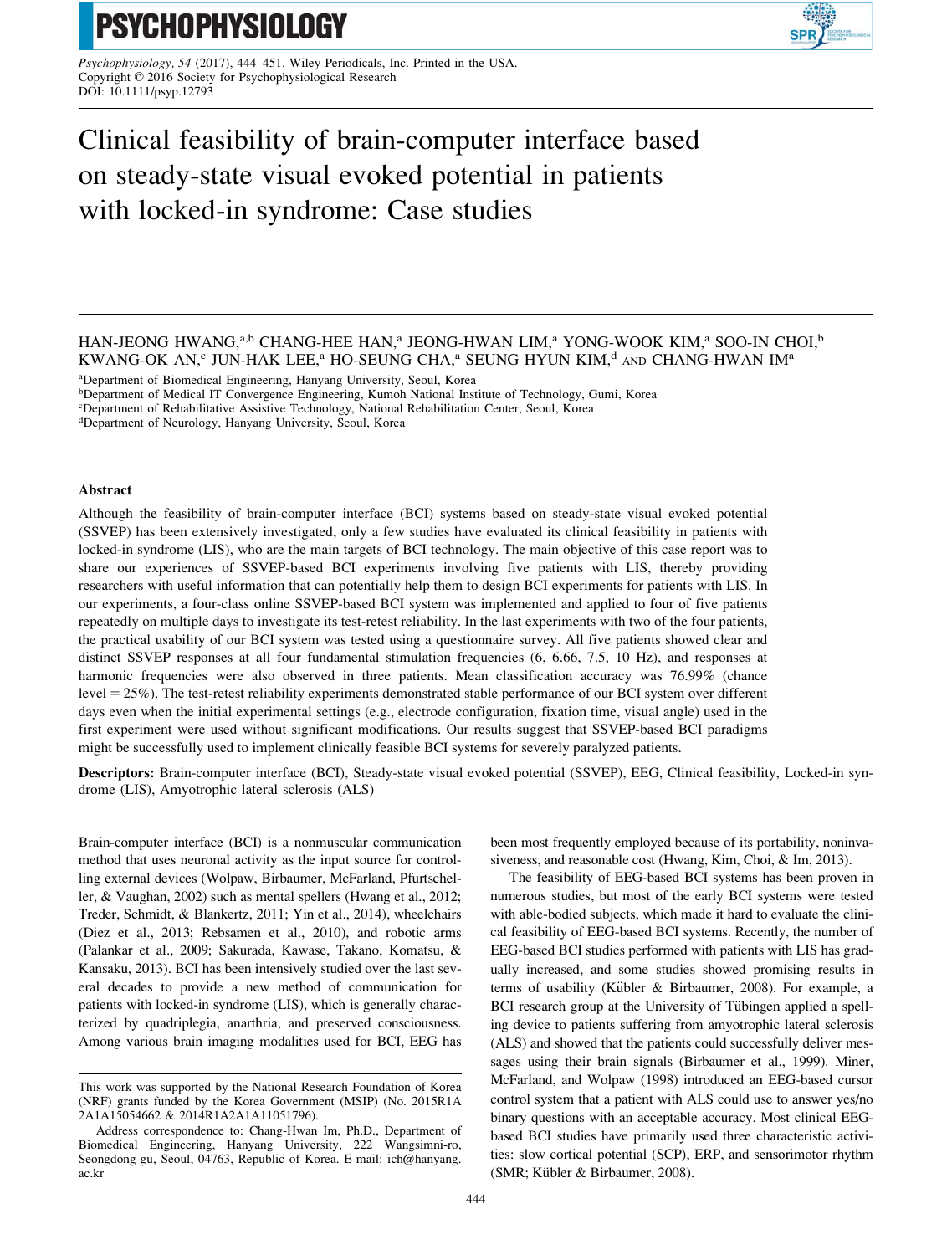|                                   |            | ALS <sub>1</sub>          | ALS <sub>2</sub>             | ALS3                         | ALS4                         | ALS <sub>5</sub>             |
|-----------------------------------|------------|---------------------------|------------------------------|------------------------------|------------------------------|------------------------------|
| Gender                            |            | Male                      | Male                         | Male                         | Female                       | Male                         |
| Age                               |            | 45                        | 57                           | 53                           | 46                           | 57                           |
| Time since diagnosis              |            | 12 years                  | 7 years                      | 10 years                     | 5 years                      | 20 years                     |
| Artificial ventilation            |            | Yes                       | Yes                          | Yes                          | Yes                          | Yes                          |
| Limb muscle control $^a$          |            | Absent                    | Very weak (right leg)        | Absent                       | Absent                       | Absent                       |
| Eye movement <sup>a</sup>         | Horizontal | Weak                      | Weak                         | Weak                         | Weak                         | Moderate                     |
|                                   | Vertical   | Very weak                 | Weak                         | Weak                         | Weak                         | Moderate                     |
| Eyelid muscle control             |            | Very weak                 | Weak                         | Weak                         | Very weak                    | Moderate                     |
| Other muscle control <sup>a</sup> |            | Not available             | Facial muscle<br>(very weak) | Facial muscle<br>(very weak) | Facial muscle<br>(very weak) | Facial muscle<br>(very weak) |
| Communication mode                |            | Eye movement <sup>b</sup> | Eye movement <sup>b</sup>    | Eye movement <sup>b</sup>    | Eye movement <sup>b</sup>    | Eye movement <sup>c</sup>    |

a The degree of movement is divided into five stages based on a healthy individual as follows: normal/moderate/weak/very weak/absent.

b Characters on an alphabet board are pointed out by a caregiver's finger one by one, and the patient makes a certain eye movement when the character the patient wants to select is pointed out.

c Each vowel and consonant are spoken by a caregiver, and the patient makes a certain eye movement when the character the patient wants to select is spoken.

Recently, steady-state visual evoked potential (SSVEP), a periodic brain response to a periodically oscillating visual stimulus, has been widely applied to the field of EEG-based BCI because of its relatively high communication rate compared with other paradigms. Although many SSVEP-based BCI systems have been successfully applied to healthy individuals (Liu, Chen, Ai, & Xie, 2014), they have rarely been tested with the target patients. To our knowledge, it was not until 2009 that an SSVEP-based BCI system was first applied to potential target individuals suffering from Duchenne muscular dystrophy (Parini, Maggi, Turconi, & Andreoni, 2009), followed by increased numbers of patient studies in the last 2 years (Combaz et al., 2013; Daly et al., 2013; Diez et al., 2013; Lesenfants et al., 2014; Lim, Hwang, Han, Jung, & Im, 2013; Sakurada et al., 2013). These clinical BCI studies demonstrated the potential of the SSVEP paradigms in implementing a clinically available BCI system.

However, previous clinical studies did not completely demonstrate the clinical feasibility of SSVEP-based BCI systems for patients with LIS because most of the previous clinical results were obtained from experiments with patients who moderately retained several motor functions such as arm, leg, head, or finger (Combaz et al., 2013; Daly et al., 2013; Diez et al., 2013; Sakurada et al., 2013). To the best of our knowledge, only two BCI studies have investigated the feasibility of using the SSVEP paradigm for patients with LIS (Lim et al., 2013; Lesenfants et al., 2014). Thus, further clinical BCI studies with patients with LIS are required to demonstrate the feasibility of the SSVEP paradigm in real clinical applications.

In this case report, we aimed to provide useful information on the design and implementation of SSVEP-based BCI experiments with patients with LIS as well as to evaluate the clinical feasibility of the SSVEP-based BCI paradigm in patients with LIS. We implemented a four-class online SSVEP-based BCI system and conducted online experiments with five patients with severe ALS. In the online experiments, the patients were asked to focus on one of four visual stimuli, reversing at different frequencies, when their intentions were classified in real time. To further investigate the test-retest reliability of the SSVEP-based BCI system, the online experiment was conducted repeatedly on different days with four patients. Also, the practical usability of the implemented BCI system was tested with two of the four patients on the last visit, when the patients used our SSVEP-based BCI system to answer questions with four choices of answer.

#### Method

## ALS Patients

Five patients with ALS took part in this study (hereafter referred to as ALS1, ALS2, ALS3, ALS4, ALS5). ALS1 had participated in our previous BCI study using the SSVEP paradigm (Lim et al., 2013), but the others were naïve with respect to BCIs. They were all severely paralyzed and bedridden with mechanical ventilation. Their motor functions were almost completely limited to the eyes (eyeball and eyelid) with different degrees of freedom of movement. Movements of facial muscles other than the eyes were virtually zero. The patients were alert and had normal sound cognition. They communicated with their family through slight eye blinking because their other face and tongue muscles were nonfunctional. Detailed descriptions of the ALS patients are presented in Table 1. Before the experiment, all experimental procedures were explained to the patients and their families, and informed consent was obtained from their families under the consent of each patient. A monetary reimbursement was provided for participation after each experiment. This clinical study was approved by the Institutional Review Board (IRB) of the Korea National Rehabilitation Center (for ALS1, ALS4, ALS5) and by the IRB of Hanyang University Hospital (for ALS2, ALS3), and all experiments were conducted according to the Declaration of Helsinki in each patient's home.

## Visual Stimulation

A four-class SSVEP BCI system was tested in which four visual stimuli that reversed at different frequencies were presented on a monitor. Since the refresh rate of the monitor was 60 Hz, its divisors were used as stimulation frequencies to precisely elicit corresponding SSVEPs, such as 30, 20, 15, 12, 10, 8.57, 7.5, 6.66, 6, and 5 Hz. In addition, since visual stimuli with lower frequencies including alpha band (8–13 Hz) show relatively higher signal-tonoise ratio (SNR) of SSVEPs than those with higher frequencies (Wang, Wang, Gao, Hong, & Gao, 2006), low-frequency stimuli generally result in higher BCI performance than high-frequency ones (Volosyak, Valbuena, Luth, Malechka, & Graser, 2011). Considering these factors, we empirically selected the four stimulation frequencies of 6, 6.66, 7.5, and 10 Hz, and they were assigned to each of four visual stimuli. A conventional black and white checkerboard pattern was used as a visual stimulus for ALS1, ALS2,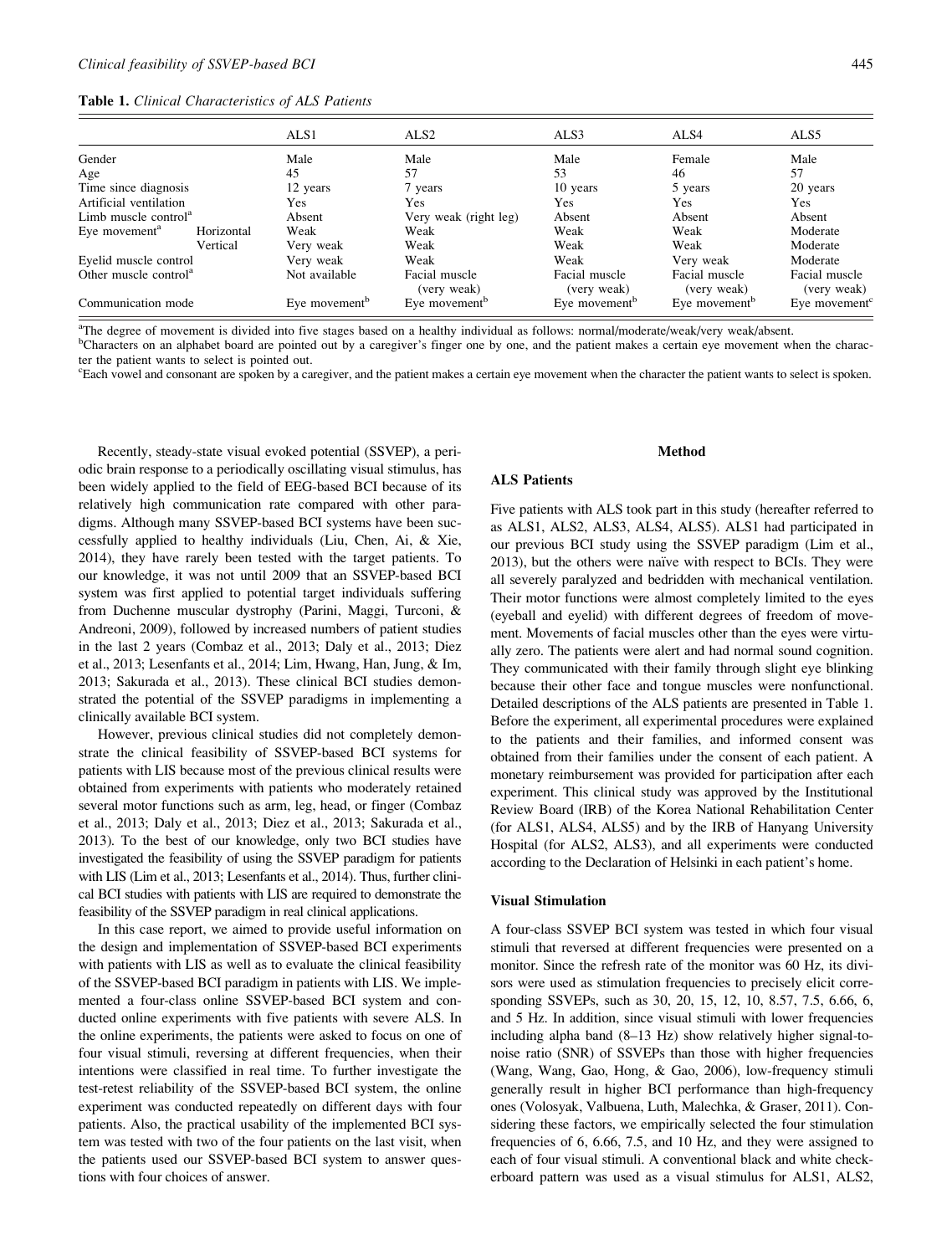

Figure 1. Visual stimuli presented to (a) ALS1, ALS2, ALS3, and ALS5, and (b) ALS4. The four stimulation frequencies of 6, 6.6, 7.5, and 10 Hz are assigned to the top-right, top-left, bottom-right, and bottom-left images, respectively. For ALS5, four checkerboard pattern images shown in (a) were used with the four numbers (1–4) shown in (b), instead of the four words (Leg, Arm, TV, and Position).

ALS3, and ALS5, but a chromatic pattern was used for ALS4 because the patient felt extreme visual fatigue after the initial experiment with a checkerboard pattern. It is known that a chromatic pattern stimulus can be a good alternative to checkerboard patterns in eliciting visual evoked potential (Sui Man, Zhiguo, Yeung Sam, Zhendong, & Chunqi, 2011). Figure 1a,b illustrates the configurations of visual stimuli when the checkerboard and chromatic pattern images were used (see Figure 2 and 3 for the real experimental setup of visual stimuli and examples of SSVEP responses elicited by them, respectively). For the presentation of visual stimuli, we used different-sized computer monitors already installed in each patient's home, and the distance between the monitor and a patient also varied depending on the experimental environment. Therefore, visual angles were slightly different among patients and experimental sessions (see Figure 4 for information on the visual angle of each experiment for each patient).

## Experimental Paradigm

Four visual stimuli were consistently reversing at their own frequencies during the entire experiment. The patients were asked to focus on one of the four visual stimuli during a predefined time period (e.g., 6 s) as soon as they were given a cue signal (a short beep sound). Before starting each trial, short verbal instructions were given by an experimenter to the patients to designate which visual stimulus the patients should focus on. Real-time feedback was provided immediately after each trial using computerized voices. In the case of ALS1, ALS2, and ALS3, the real-time feedback was composed



Figure 2. Screen shots of visual stimuli (left) and the patient ALS1 (right) during the online experiment. ALS1 is focusing on the top-left stimulus (Leg) according to the instruction of an experimenter.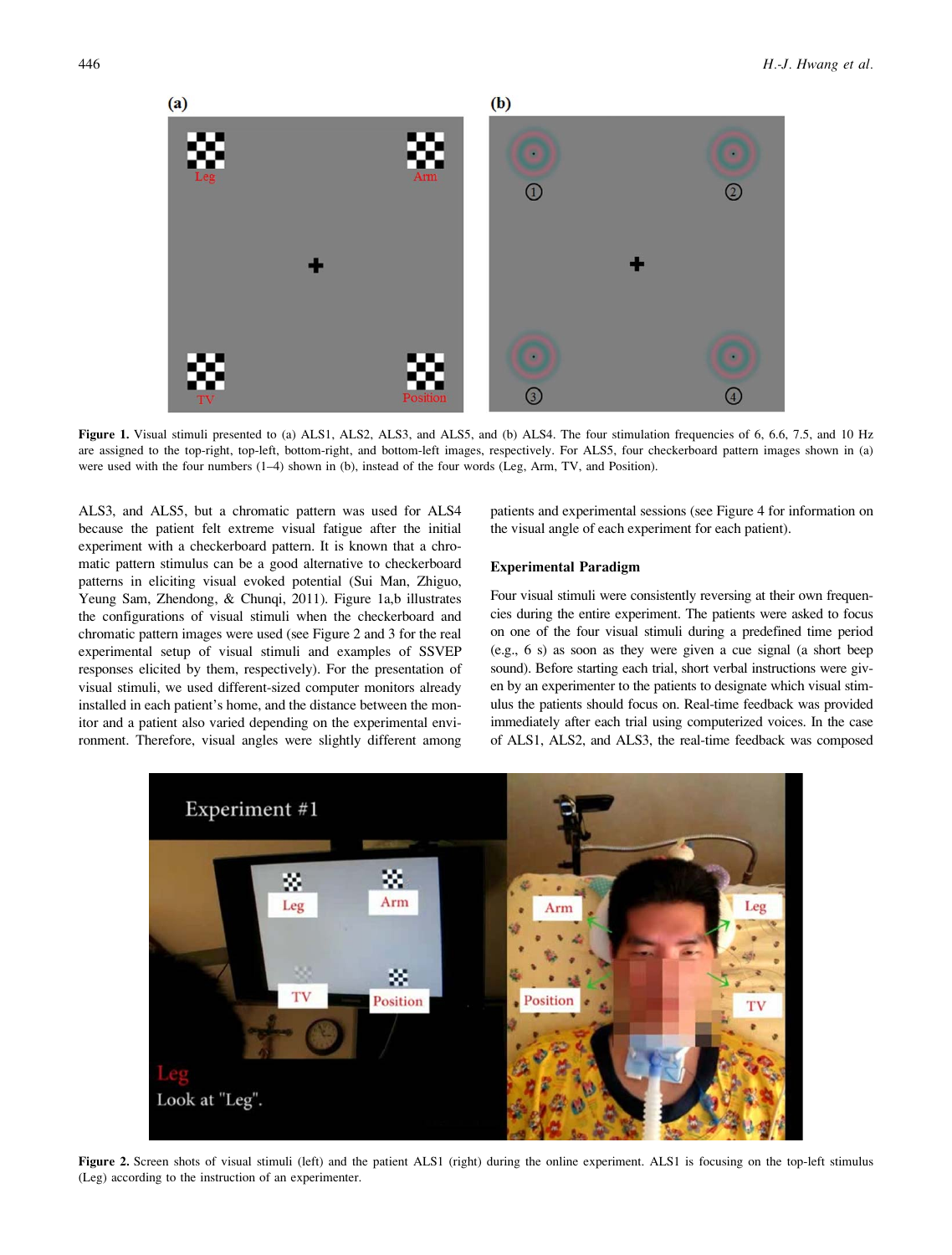

Figure 3. SSVEP responses to four visual stimuli modulated with 6, 6.66, 7.5, and 10 Hz, respectively, for (a) ALS1, (b) ALS2, (c) ALS3, (d) ALS4, and (e) ALS5. The small red circles represent the spectral powers at the fundamental, second, and third harmonic frequencies. The spectral powers at the harmonic frequencies are only marked when they are significantly visible. Of three electrode positions, one electrode showing better and stable SSVEP responses at different stimulation frequencies was individually chosen for each patient by visual inspection (O1 for ALS1 and ALS4; Oz for ALS2, ALS3, and ALS5).

of four sentences corresponding to the most frequently used requirements in the patient's daily life, which were "My legs are uncomfortable," "My arms are uncomfortable," "Turn on the TV," and "Change my body position" as determined based on the interview with ALS1's family. The four commands were written below each visual stimulus as "Leg," "Arm," "TV," and "Position," respectively (see Figure 1a). For ALS4 and ALS5, numbers from 1 to 4 were used for the real-time feedback, during which the numbers were presented under each visual stimulus (see Figure 1b). The four numbers were used instead of the four words so as to test whether our SSVEP-based BCI system could be used in another practical situation (i.e., answering a questionnaire survey with four options).

## Experimental Procedure

ALS1 performed six experimental sessions (denoted by D1/S1–D1/ S6 in Figure 4a), each of which consisted of four trials, except that six trials were tested in the third session (D1/S3). This first experiment was prepared as a preliminary experiment to confirm the possibility of SSVEP-based BCI in patients with LIS and to investigate the influence of various experimental conditions on the BCI performances. All six sessions were conducted in a single day (denoted by D1). In the first three sessions (D1/S1–D1/S3), the distance between the patient and the monitor was 70 cm, and the distance between the nearest visual stimuli was set to 23.33 cm, resulting in a visual angle of  $18.92^{\circ} \times 18.92^{\circ}$ . Time periods required to gaze at a target were set as 6, 4, and 5 s for the first three sessions, respectively, to investigate the effect of the time

period on BCI performance. In the last three sessions (D1/S4–D1/ S6), the time period was fixed at 6 s, while the visual angle of the stimulus was reduced to  $15.18^{\circ} \times 15.18^{\circ}$  in order to investigate the influence of the visual angle on the BCI performance. Since a time period of 6 s showed a better performance in the experiment with ALS1, this time period was used for experiments with the other patients. For ALS2 and ALS3, the same experiment conducted with ALS1 was conducted on two different days while keeping all experimental conditions unchanged over the 2 days. Four experimental sessions composed of 8–12 trials were performed on each day, and thereby a total of 64 and 72 trials were tested for ALS2 and ALS3, respectively. Visual angles were set to  $15.53^{\circ} \times 15.53^{\circ}$ and  $16.26^{\circ} \times 16.26^{\circ}$  for ALS2 and ALS3, respectively. In the first visit of ALS4 (D1/S1 in Figure 4d), we only confirmed SSVEP responses to each visual stimulus, and then conducted four experimental sessions each with six trials in the next visit (D2/S1–D2/ S4). To further investigate the feasibility of the four-class SSVEP BCI system in a practical situation, in the last visit (D3/S1) we asked ALS4 to answer a questionnaire regarding BCI technology using our SSVEP BCI system. One example question and its fouranswer candidates are as follows: Do you think that BCI technology can be helpful for your life?—(1) Yes, both invasive and noninvasive technology can, (2) Yes, noninvasive BCI technology can, (3) Yes, invasive BCI technology can, (4) No, neither invasive nor noninvasive BCI technology can. A full list of questionnaire items and responses (both true answers and BCI outputs) is provided in online supporting information Appendix S1. Each question and its four possible answers were spoken by an experimenter, and then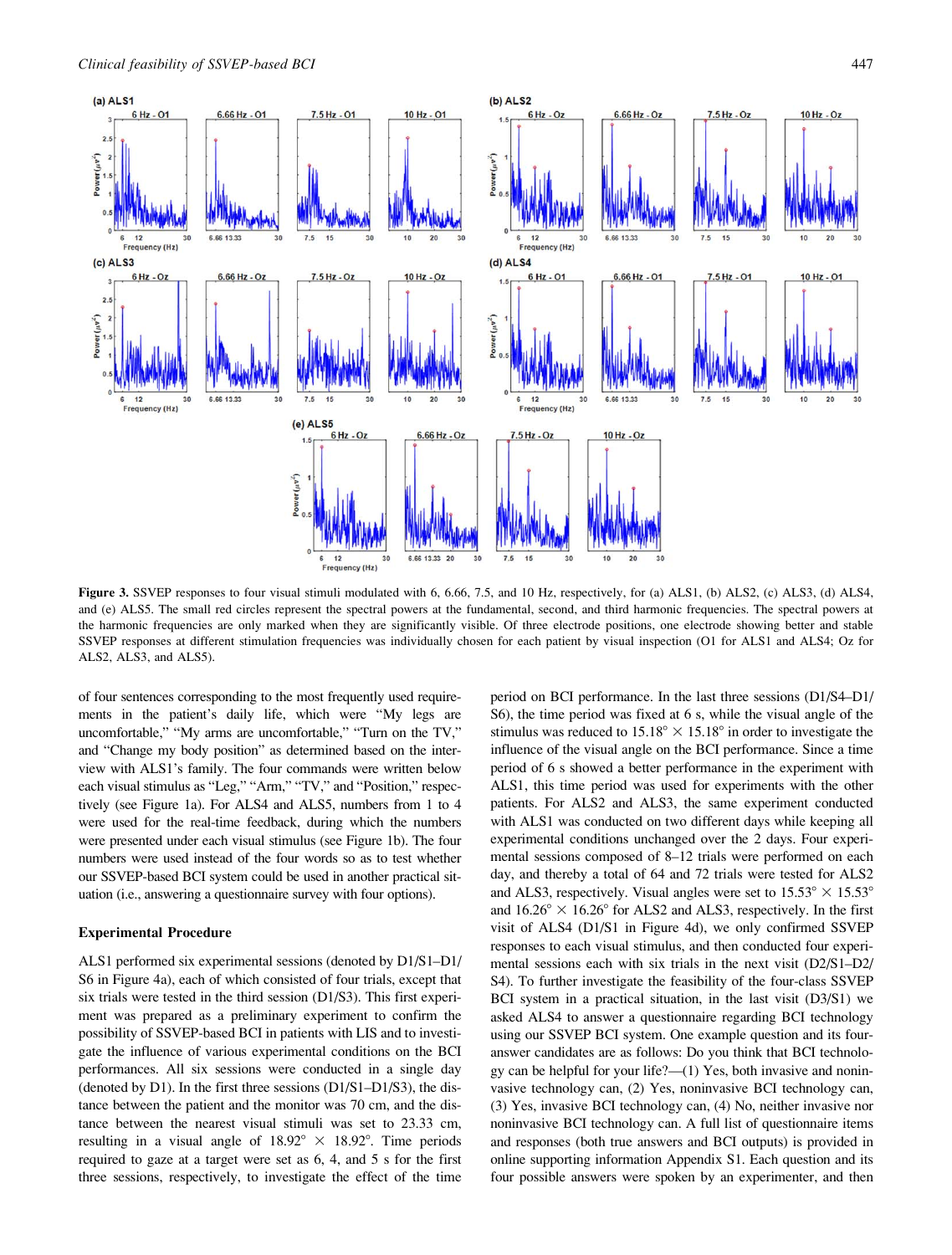

Figure 4. Online experimental results of all patients. The blue and red bars represent the numbers of tested and correctly classified trials, respectively. The information of visual angles and time periods used for a single trial is given for each session, together with the corresponding online results. D and S denote day and session, respectively. ALS1, ALS2, ALS3, ALS4, and ALS5 participated in the online experiment for 1, 2, 2, 2, and 3 days, respectively. Because some questions in the questionnaire experiment (D3/S1 in ALS4 and ALS5) had subsequent subquestions depending on the answer, the numbers of questions used for ALS4 and ALS5 were slightly different (eight questions for ALS4 and nine questions for ALS5).

ALS4 answered each question using our BCI system. Afterward, we repeated the questionnaire survey experiment without using BCI to evaluate the accuracy of our four-class BCI system. For this patient, a visual angle of  $14.93^{\circ} \times 11.03^{\circ}$  was used for all experiments. The same experiment performed with ALS4 was also conducted for ALS5 on three different days (denoted as D1/S1–D3/S1 in Figure 4e), but in contrast to ALS4, online experiments were conducted from the first visit to the patient's home (D1/S1–D1/S2). Because ALS5 asked us to set a different monitor distance from him on each experimental day in order to see the visual stimuli as comfortably as possible, we used slightly different visual angles ranging from  $7.94^{\circ}$  to  $14.81^{\circ}$ . Except for the experiments performed with the questionnaire, the number of trials for each session was controlled depending on the patients' condition, and was also balanced in such a way that each visual stimulus was tested as equally as possible. Figure 2 shows a screenshot of visual stimuli (left) and ALS1 (right) taken while ALS1 was focusing on the topleft stimulus (Leg) according to the instruction of an experimenter. A movie taken during the experiment with ALS1 can be found in the online supporting information.

## EEG Data Recording and Analysis

EEG signals were recorded using a multichannel EEG acquisition system (WEEG-32, Laxtha Inc., Daejeon, Korea), with the reference attached on the left mastoid and the ground attached on the right mastoid. All EEG electrodes used in this study were attached on the scalp using conductive gels. In order to check whether EEG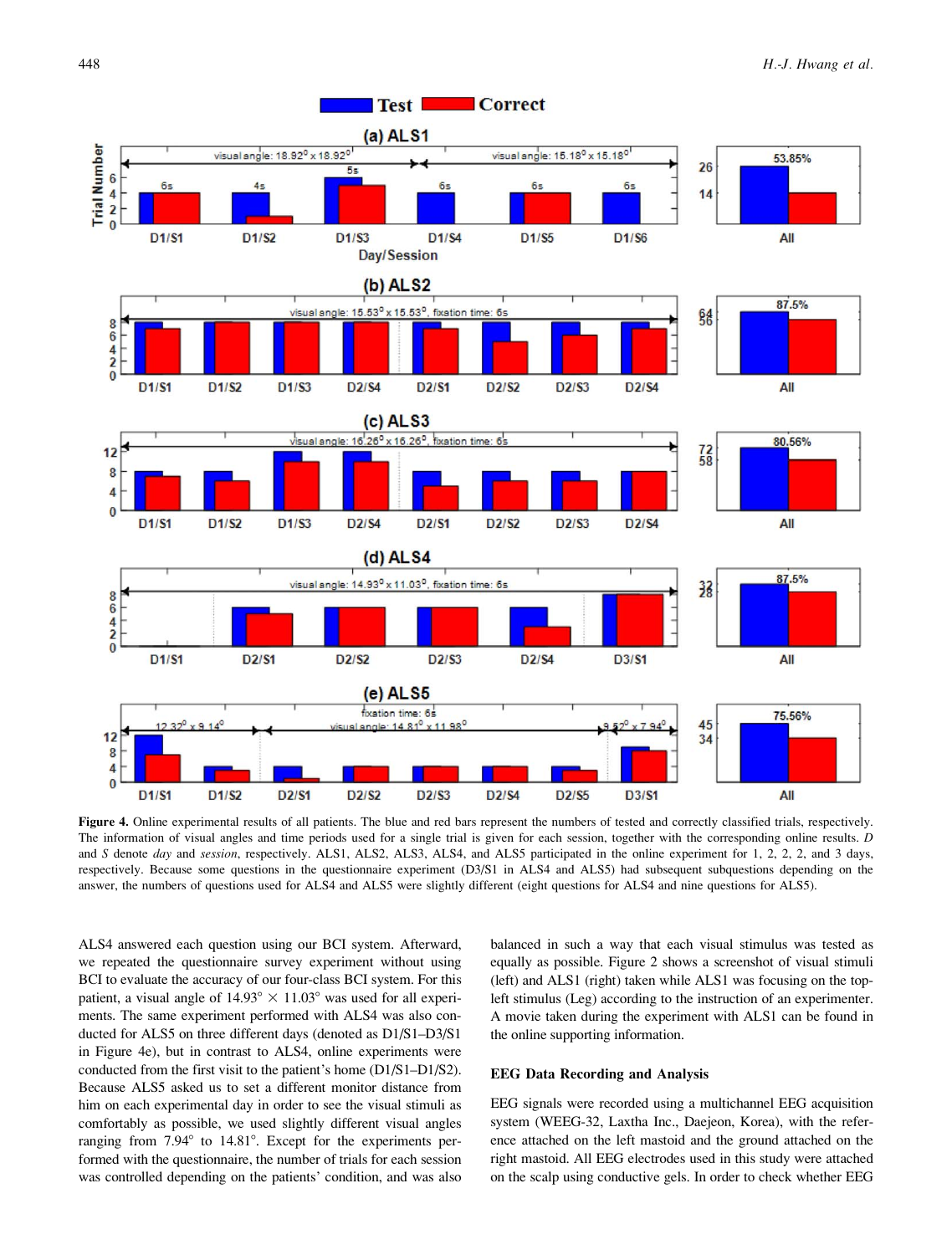electrodes were stably attached during the experiment, we checked increments of alpha power when the patients closed their eyes, and SNRs of SSVEPs elicited when the patients focused on each visual stimulus for 10 s. If alpha power increased with eyes closed, and the SNR exceeded 2, we assumed that the EEG electrodes were properly attached. This procedure was performed before the experiments and whenever the patients took a rest. Sampling rate was set at 512 Hz, and an antialiasing band-pass filter with cutoff frequencies of 0.7 and 50 Hz was applied before the sampling. Three occipital locations (Oz, O1, O2) were selected for the EEG recording based on our previous SSVEP studies showing good performance with the same electrode configuration (Hwang, Kim, Han, & Im, 2013; Hwang et al., 2012; Lim, Lee, Hwang, Kim, & Im, 2015). This simple electrode setting also allowed us to reduce the experimental preparation time. Nevertheless, an optimal electrode configuration needs to be determined for each patient based on a preliminary test for the long-term daily use of BCIs. For the online data analysis, on-going EEG signals were segmented from onset time to the end of a predefined period for each trial, and the spectral powers for each electrode were evaluated using fast Fourier transform (FFT). When the time period used for one target detection was 6 s, spectral powers at the four stimulation frequencies (6, 6.66, 7.5, 10 Hz) could be precisely estimated using FFT with a frequency resolution of 1/6 Hz. Only for ALS1, time periods of 4 and 5 s were tested, where the FFT window size was set to 6 s using zero padding (1,024 and 512 zeros were added for 4- and 5-s EEG data, respectively). The spectral powers at four stimulation frequencies (6, 6.66, 7.5, 10 Hz) and those at their second harmonics were summed over all three channels, and the frequency showing the highest power value was selected (Hwang, Kim, Han & Im, 2013; Hwang et al., 2012; Lim et al., 2015).

#### **Results**

Figure 3 shows examples of SSVEP responses of each patient for each of four visual stimuli modulated with different frequencies. In Figure 3, the red circles indicate the spectral powers at the fundamental stimulation frequencies and harmonic frequencies. Harmonic frequencies were marked only when they were clearly observed. Dominant spectral powers at each stimulation frequency were observed in ALS1 and ALS3, as shown in Figure 3a,c, but harmonic SSVEP responses were not clearly observed. Spectral peaks at both fundamental and harmonic frequencies were observed in ALS2, ALS4, and ALS5 (Figure 3b,d,e). Before the main experiments with patients, we always checked whether the SSVEP responses had an SNR high enough to be used to implement SSVEP-based BCI applications. The criterion was SNR of 2. In cases when harmonic responses are not clearly shown in the power spectra  $(SNR < 2)$ , we did not use the power spectral densities at harmonic frequencies as the candidate features for classification.

Figure 4 shows a summary of the experimental conditions and the corresponding online experimental results for each patient, where the blue and red bars represent the number of test trials and correctly identified trials, respectively. ALS1 showed a good online performance for the first session (D1/S1), but the performance decreased dramatically when the time period given to the patient to attend to a target stimulus was reduced from 6 s to 4 s (D1/S2). When the time period increased by 1 s, the performance was almost recovered (D1/S3). From these experimental sessions, we confirmed that the time periods might need to be customized individually. In the last three sessions performed after reducing the visual angle, the BCI performances fluctuated from 0% to 100% (D1/S4–D1/S6). The overall accuracy of our test experiments with ALS1 was 53.85% (chance level: 25%). The online experiments with the other four ALS patients showed more stable and better performances than with ALS1, reporting mean classification accuracies of 87.5%, 80.56%, 87.5%, and 75.56% for ALS2, ALS3, ALS4, and ALS5, respectively. In particular, these patients showed fairly stable online performance over different days/sessions (D1: 96.88% and D2: 78.13% for ALS2; D1: 82.5% and D2: 78.13% for ALS3; D1: 83.33% and D2: 100% for ALS4; D1: 62.5%, D2: 80%, and D3: 88.89% for ALS5). Also ALS4 and ALS5 showed good online performance in the questionnaire survey experiments that simulate a practical interactive communication situation (see D3/S1 for ALS4 and ALS5 in Figure 4).

#### Discussion

Many EEG-based BCI studies have been conducted in patients with LIS, in which SCP, ERP, and SMR paradigms have been employed to modulate discriminable brain signals in patients (Kübler  $& \text{Birbaumer, 2008}$ ). In recent years, SSVEP has attracted growing attention in the BCI community because SSVEP-based BCI systems can provide relatively high communication rates and require little training and fewer electrodes compared to systems based on other paradigms (Liu et al., 2014; Vialatte, Maurice, Dauwels, & Cichocki, 2010). Some SSVEP-based BCI studies showed acceptable system performances (Combaz et al., 2013; Daly et al., 2013; Diez et al., 2013; Lesenfants et al., 2014; Lim et al., 2013; Parini et al., 2009; Sakurada et al., 2013), but the clinical feasibility of the SSVEP paradigms is still questionable for patients with LIS, who are the main targets of BCI technology, because most previous clinical results were obtained from "incomplete" LIS patients who still have moderate motor functions. In the present study, we applied a four-class SSVEP-based BCI system to five patients with advanced ALS in order to provide information on the clinical feasibility of an SSVEP paradigm in patients with LIS. For this purpose, the reliability and practical applicability of the implemented SSVEP-based BCI system were investigated over multiple days in a realistic communication situation.

The performance of ALS1 significantly varied across sessions as a result of changes in experimental conditions such as visual angle and time period. In particular, only one out of four trials was correctly classified in the second session (D1/S2) because of the shorter time period (4 s). Also, no trials were correctly identified in the fourth (D1/S4) and sixth (D1/S6) sessions, both of which were performed immediately after reducing the visual angle. In patient ALS1, focusing on one of four visual stimuli became harder after the fourth session because of peripheral vision from other stimuli that were much more closely placed in a reduced visual angle, and after the sixth session the patient was completely fatigued. As a result, the experiment was stopped after the sixth session. Although the overall performance of ALS1 was lower than that of the other patients, it was still significantly higher (53.85%) than the chance level of 25%. It is expected that ALS1 might achieve better performance if the experimental condition was stabilized as for the other patients. The other four patients (ALS2–ALS5) showed good online performances in fixed experimental conditions (ALS2 87.5%, ALS3 80.56%, ALS4 87.5%, ALS5 75.56%).

The test-retest reliability of the implemented BCI system was investigated with four patients (ALS2–ALS5) on different days.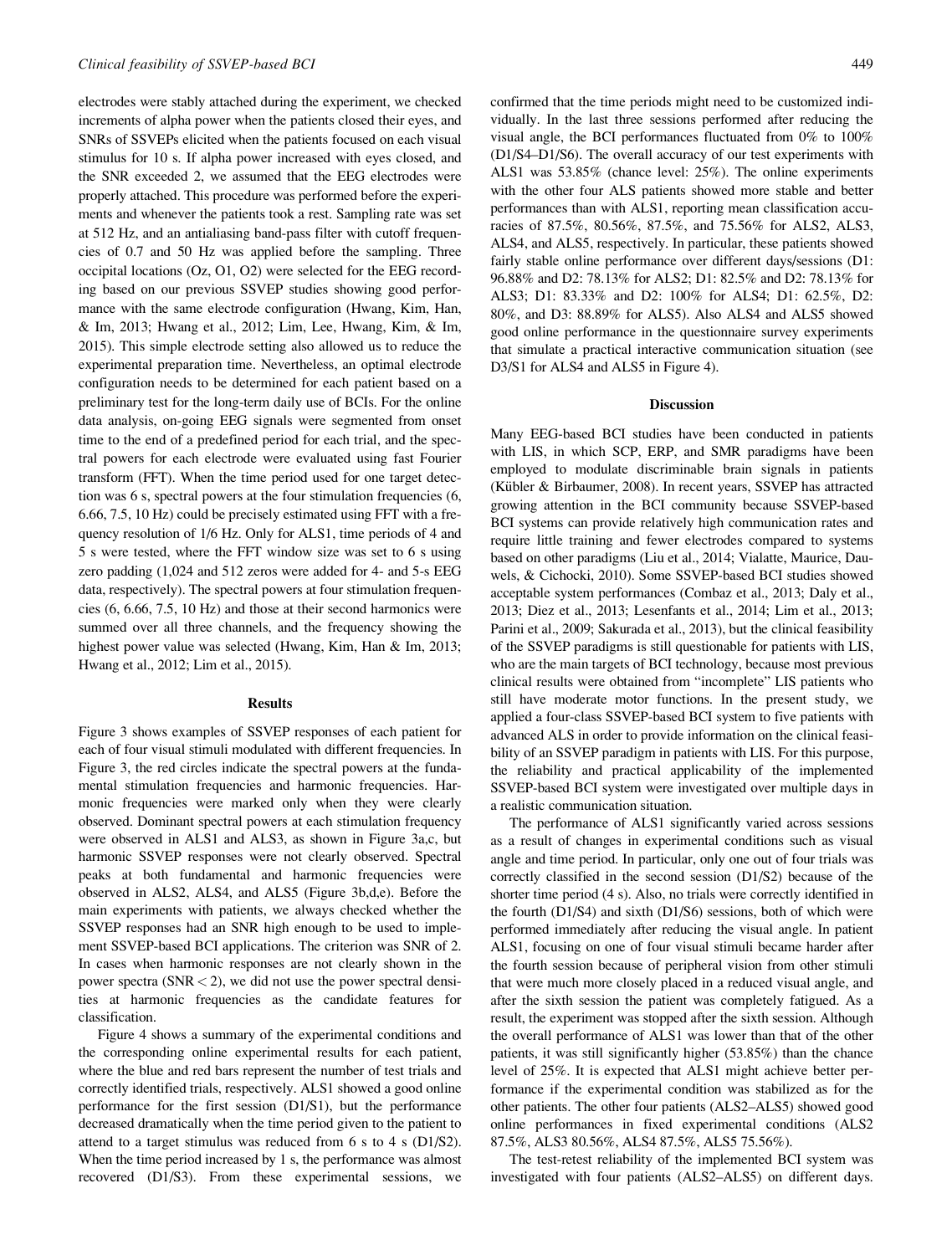The patients showed stable performances over different days and sessions, demonstrating the good test-retest reliability of the SSVEP-based BCI system. As mentioned earlier, ALS1 participated in our previous study using a two-class SSVEP-based BCI system, in which a classification accuracy of 80% was reported (Lim et al., 2013). Even though the experimental conditions of our previous SSVEP-based BCI study were different from those of the current study, it might be reasonable to assume that the test-retest reliability of an SSVEP-based BCI system was indirectly verified for ALS1. Also, ALS4 and ALS5 could successfully use our BCI system as a communication tool in a question-answer situation, confirming the practical usability of the SSVEP-based BCI system. Together, these results suggest that the SSVEP paradigm could be potentially used to develop a clinically available BCI system for patients with LIS. However, further clinical studies with a larger population of patients should be performed to definitively address the clinical feasibility of the SSVEP paradigm.

The clinical symptom severity of the five ALS patients who participated in our study was generally much worse than that of patients recruited in previous clinical BCI studies based on SSVEP (Combaz et al., 2013; Daly et al., 2013; Diez et al., 2013; Lesenfants et al., 2014; Parini et al., 2009; Sakurada et al., 2013). The four limbs of our patients were totally paralyzed except ALS2, who showed a very weak movement of right leg, and all patients were artificially ventilated. Fortunately, all patients maintained residual eye movements to different extents ranging from very weak to moderate, which was their only means of communication (see Table 1). In contrast, most patients in previous clinical SSVEPbased BCI studies had other communication options (e.g., head or finger movement), and some could even perform oral communication (Combaz et al., 2013; Lesenfants et al., 2014). In this sense, the results of our study seem particularly meaningful because the potential clinical feasibility of an SSVEP-based BCI system was

- Birbaumer, N., Ghanayim, N., Hinterberger, T., Iversen, I., Kotchoubey, B., Kübler, A.,  $\dots$  Flor, H. (1999). A spelling device for the paralysed. Nature, 398, 297–298. doi: [10.1038/18581](info:doi/10.1038/18581)
- Combaz, A., Chatelle, C., Robben, A., Vanhoof, G., Goeleven, A., Thijs, V., ... Laureys, S. (2013). A comparison of two spelling braincomputer interfaces based on visual P3 and SSVEP in locked-in syndrome. PLOS ONE, 8, e73691. doi: [10.1371/journal.pone.0073691](info:doi/10.1371/journal.pone.0073691)
- Daly, I., Billinger, M., Laparra-Hernández, J., Aloise, F., García, M. L., Faller, J.,  $\dots$  Müller-Putz, G. (2013). On the control of brain-computer interfaces by users with cerebral palsy. Clinical Neurophysiology, 124, 1787–1797. doi: [10.1016/j.clinph.2013.02.118](info:doi/10.1016/j.clinph.2013.02.118)
- Diez, P. F., Torres Müller, S. M., Mut, V. A., Laciar, E., Avila, E., Bastos-Filho, T. F., & Sarcinelli-Filho, M. (2013). Commanding a robotic wheelchair with a high-frequency steady-state visual evoked potential based brain-computer interface. Medical Engineering & Physics, 35, 1155–1164. doi: [10.1016/j.medengphy.2012.12.005](info:doi/10.1016/j.medengphy.2012.12.005)
- Hwang, H.-J., Kim, D. H., Han, C.-H., & Im, C.-H. (2013). A new dualfrequency stimulation method to increase the number of visual stimuli for multi-class SSVEP-based brain–computer interface (BCI). Brain Research, 1515, 66–77. doi: [10.1016/j.brainres.2013.03.050](info:doi/10.1016/j.brainres.2013.03.050)
- Hwang, H.-J., Kim, S., Choi, S., & Im, C.-H. (2013). EEG-based braincomputer interfaces: A thorough literature survey. International Journal of Human-Computer Interaction, 29, 814–826. doi: [10.1080/](info:doi/10.1080/10447318.2013.780869) [10447318.2013.780869](info:doi/10.1080/10447318.2013.780869)
- Hwang, H.-J., Lim, J.-H., Jung, Y.-J., Choi, H., Lee, S. W., & Im, C.-H. (2012). Development of an SSVEP-based BCI spelling system adopting a QWERTY-style LED keyboard. Journal of Neuroscience Methods, 208, 59–65. doi: [10.1016/j.jneumeth.2012.04.011](info:doi/10.1016/j.jneumeth.2012.04.011)
- Kübler, A., & Birbaumer, N. (2008). Brain–computer interfaces and communication in paralysis: Extinction of goal directed thinking in

verified with patients with LIS, who are more suitable targets for BCI system applications.

Strong SSVEPs are generally observed over the occipital lobe because this brain area is responsible for visual information processing, and therefore recording electrodes are generally placed around the occipital area to measure high-quality SSVEPs. However, this unfortunately reduces the clinical practicality of SSVEP-based BCI systems because it is difficult to access the occipital area for severely paralyzed patients lying face up with mechanical ventilation. In fact, our patients were all bedridden with mechanical ventilation through tracheostomy. Therefore, we had to be very careful when lifting the patient's head to attach electrodes on the occipital area because this might result in an emergency situation if the head movement affected the position of a ventilation hose during the electrode attachment. Also, recording electrodes attached on the occipital area were pressed down between the patient's head and a pillow during the experiment, which could cause artifacts in EEG signals. In fact, noise components were observed in a form of relatively strong powers at several nonstimulation frequencies, as shown in Figure 3. Recently, one study provided a potential solution to this practical problem by showing that reasonable SSVEPs can be measured from nonhair-bearing areas (e.g., forehead, face, neck areas), even though they were relatively weak compared with those measured from the occipital areas (Yu-Te, Yijun, Chung-Kuan, & Tzyy-Ping, 2012). However, it was not clear how accurately distinct SSVEPs measured from nonhair-bearing areas can be classified, and this would be an important future topic to be addressed in order to significantly improve the clinical practicality of an SSVEP-based BCI system. On the other hand, development of a specially designed dense electrode array that can be readily attached to the patient's occipital area would be useful for enhancing the efficiency and accuracy of the SSVEP-based BCI systems.

#### References

completely paralysed patients? Clinical Neurophysiology, 119, 2658– 2666. doi: [10.1016/j.clinph.2008.06.019](info:doi/10.1016/j.clinph.2008.06.019)

- Lesenfants, D., Habbal, D., Lugo, Z., Lebeau, M., Horki, P., Amico, E., ... Noirhomme, Q. (2014). An independent SSVEP-based brain-computer interface in locked-in syndrome. Journal of Neural Engineering, 11, 035002. doi: [10.1088/1741-2560/11/3/035002](info:doi/10.1088/1741-2560/11/3/035002)
- Lim, J.-H., Hwang, H.-J., Han, C.-H., Jung, K.-Y., & Im, C.-H. (2013). Classification of binary intentions for individuals with impaired oculomotor function: 'Eyes-closed' SSVEP-based brain-computer interface (BCI). Journal of Neural Engineering, 10, 026021. doi: [10.1088/1741-](info:doi/10.1088/1741-2560/10/2/026021) [2560/10/2/026021](info:doi/10.1088/1741-2560/10/2/026021)
- Lim, J.-H., Lee, J.-H., Hwang, H.-J., Kim, D. H., & Im, C.-H. (2015). Development of a hybrid mental spelling system combining SSVEPbased brain–computer interface and webcam-based eye tracking. Biomedical Signal Processing and Control, 21, 99–104. doi: [10.1016/](info:doi/10.1016/j.bspc.2015.05.012) [j.bspc.2015.05.012](info:doi/10.1016/j.bspc.2015.05.012).
- Liu, Q., Chen, K., Ai, Q. S., & Xie, S. Q. (2014). Review: Recent development of signal processing algorithms for SSVEP-based brain computer interfaces. Journal of Medical and Biological Engineering, 34, 299– 309. doi: [10.5405/jmbe.1522](info:doi/10.5405/jmbe.1522)
- Miner, L. A., McFarland, D. J., & Wolpaw, J. R. (1998). Answering questions with an electroencephalogram-based brain-computer interface. Archives of Physical Medicine and Rehabilitation, 79, 1029–1033. doi: [10.1016/S0003-9993\(98\)90165-4](info:doi/10.1016/S0003-9993(98)90165-4)
- Palankar, M., De Laurentis, K. J., Alqasemi, R., Veras, E., Dubey, R., Arbel, Y., & Donchin, E. (2009). Control of a 9-DoF wheelchairmounted robotic arm system using a P300 brain computer interface: Initial experiments. IEEE International Conference on Robotics and Biomimetics, 348–353. doi: [10.1109/ROBIO.2009.4913028](info:doi/10.1109/ROBIO.2009.4913028)
- Parini, S., Maggi, L., Turconi, A. C., & Andreoni, G. (2009). A robust and self-paced BCI system based on a four class SSVEP paradigm: